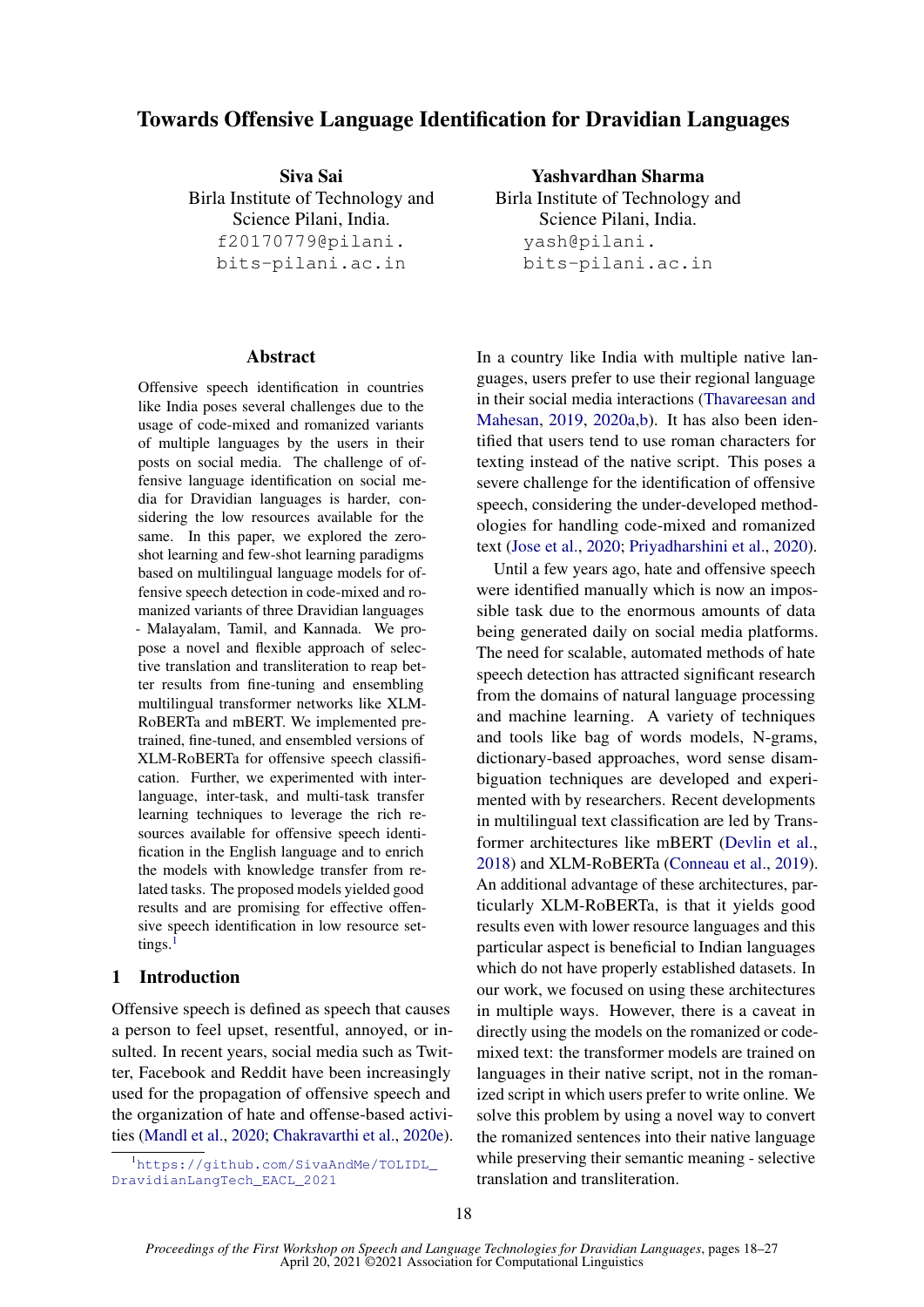This work is an extension of [\(Sai and Sharma,](#page-9-4) [2020\)](#page-9-4). Our important contributions are as follows 1) Proposed selective translation and transliteration for text conversion in romanized and code-mixed settings which can be extended to other romanized and code-mixed contexts in any language. 2) Experimented and analyzed the effectiveness of finetuning and ensembling of XLM-RoBERTa models for offensive speech identification in code-mixed and romanized scripts. 3) Investigated the efficacy of inter-language, inter-task, and multi-task transfer learning techniques and demonstrated the results with t-SNE [\(Maaten and Hinton,](#page-8-5) [2008\)](#page-8-5) visualizations.

The rest of the paper is organized as follows: In section 2, we discuss related work followed by datasets' description in section 3. Section 4 describes methodology and section 5 discusses about results. Finally, we conclude the paper in section 6.

## 2 Related works

Two major shared tasks organized in offensive language identification are OffensEval 2019 [\(Zampieri](#page-9-5) [et al.,](#page-9-5) [2019\)](#page-9-5) and GermEval [\(Struß et al.,](#page-9-6) [2019\)](#page-9-6). Other tasks related to offensive speech identification include HASOC-19 [\(Mandl et al.,](#page-8-6) [2019\)](#page-8-6) which dealt with hate speech and offensive content identification in Indo-European languages, TRAC-2020 [\(Kumar et al.,](#page-8-7) [2020\)](#page-8-7), which dealt with aggression identification in Bangla, Hindi and English. While HASOC-19 and TRAC 2020 dealt with offensive speech identification in Indian languages of Bangla and Hindi, HASOC-Dravidian-CodeMix - FIRE 2020 [\(Chakravarthi et al.,](#page-8-8) [2020b\)](#page-8-8) is the first shared task to conduct offensive speech identification task in Dravidian languages.

Researchers used a wide variety of techniques for the identification of offensive language. Recently, [\(Ranasinghe and Zampieri,](#page-9-7) [2020\)](#page-9-7)(work published after the first version of this paper was submitted) used the XLM-RoBERTa model for offensive language identification in Bengali, Hindi, and Spanish. They show that the XLM-R model beats all other previous approaches for offensive language detection. [\(Saha et al.,](#page-9-8) [2019\)](#page-9-8), used the LGBM classifier on top of the combination of multilingual BERT and LASER pre-trained embeddings in HASOC-19. [\(Mishra and Mishra,](#page-8-9) [2019\)](#page-8-9) fine-tuned monolingual and multilingual BERT based network models to achieve good results in identifying hate speech. [\(Risch and Krestel,](#page-9-9) [2020\)](#page-9-9)

used an ensemble of BERT models with different random seeds for aggression detection on social media text, which is the inspiration behind our ensembling strategy with XLM-RoBERTa models. There has been less research on text classification in Dravidian languages and there is no research in offensive speech identification for Dravidian languages so far. [\(Thomas and Latha,](#page-9-10) [2020\)](#page-9-10) uses a simple LSTM model for sentiment analysis in the Malayalam language. Our work adresses this gap of less research in offensive speech identification methods for Dravidian languages and the systems proposed can be extended to other Indian and foreign languages as well.

## 3 Datasets

The datasets used in this work were taken from three competitions - HASOC-Dravidian-CodeMix - FIRE 2020 [\(Chakravarthi et al.,](#page-8-10) [2020a](#page-8-10)[,c](#page-8-11)[,b,](#page-8-8)[d;](#page-8-12) [Chakravarthi,](#page-8-13) [2020\)](#page-8-13) (henceforth HDCM), Sentiment Analysis for Dravidian Languages in Code-Mixed Text [\(Chakravarthi et al.,](#page-8-10) [2020a](#page-8-10)[,d\)](#page-8-12)(henceforth SADL) and Offensive Language Identification in Dravidian Languages [\(Chakravarthi et al.,](#page-8-14) [2021;](#page-8-14) [Hande et al.,](#page-8-15) [2020;](#page-8-15) [Chakravarthi et al.,](#page-8-12) [2020d,](#page-8-12)[a\)](#page-8-10)(henceforth ODL). As a part of HDCM, there were two binary classification tasks, with the second task having two subtasks. The objective of all of the tasks was the same: given a Youtube comment, classify it as offensive or not offensive. But the format and language of data provided to different tasks were different: Code-mixed Malayalam for Task-1(henceforth referred to as Mal-CM), Tanglish for Task- 2a(henceforth referred to as Tanglish), and Manglish for Task-2b(henceforth referred to as Manglish). From ODL, we used the Kanglish dataset provided. Originally, the task proposed in ODL is a multi-class classification problem with multiple offensive categories. However, to maintain uniformity among the datasets, we divided the classes into two - offensive and not offensive. Offensive-Targeted-Insult-Individual, Offensive-Targeted-Insult-Group, Offensive-Untargeted, and Offensive-Targeted-Insult-Other classes in the dataset are renamed as offensive, and all the non-Kannada posts are removed from the dataset. As far as SADL is concerned, we used the given sentiment analysis datasets as helper datasets in inter-task transfer learning technique[\(4.5\)](#page-4-0). OLID [\(Zampieri](#page-9-5) [et al.,](#page-9-5) [2019\)](#page-9-5) is a dataset for offensive language iden-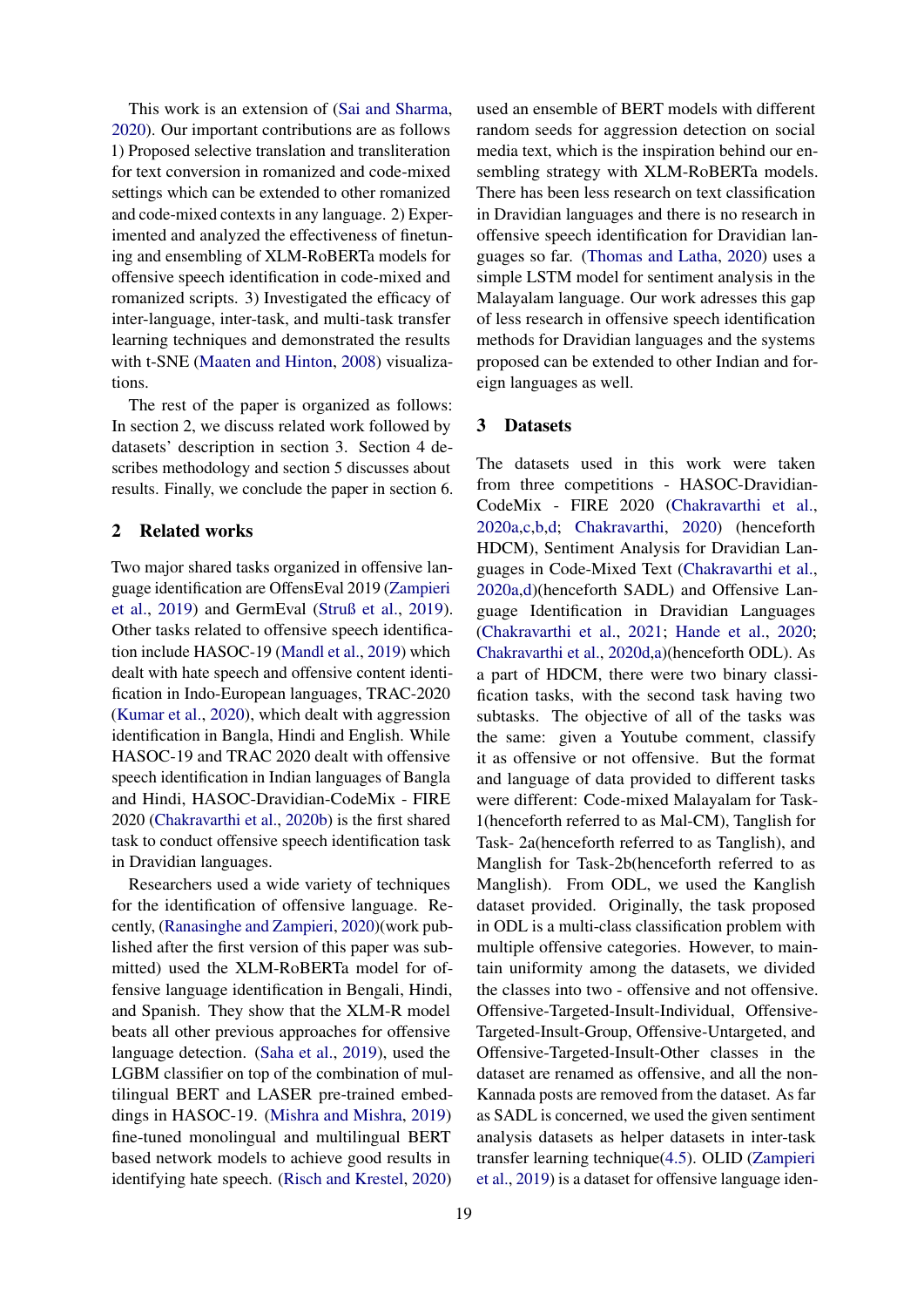<span id="page-2-0"></span>

| <b>Task</b> |            | Train      | Dev | Test |
|-------------|------------|------------|-----|------|
|             | <b>OFF</b> | <b>NOT</b> |     |      |
| Mal-CM      | 567        | 2633       | 400 | 400  |
| Tanglish    | 1980       | 2020       |     | 940  |
| Manglish    | 1952       | 2048       |     | 951  |
| Kanglish    | 1151       | 3544       | 586 | 778  |
| <b>OLID</b> | 4400       | 8840       |     | 860  |

Table 1: Statistics of the offensive speech datasets used in this work.

tification in the English language and we used it as a helper dataset for inter-language transfer learning technique [\(4.4\)](#page-4-1). It consists of 14,100 tweets as stated before; each tweet is annotated as offensive or not-offensive(subtask-A). The statistics of the offensive speech datasets used in this work are provided in table [1.](#page-2-0)

### 4 System description

#### 4.1 Preprocessing

Further, we have done following pre-processing on text for all the datasets: a) Lower case the romanized words. This step is not performed for words written in Malayalam script in Mal-CM as there is no such casing used in Malayalam script. b) Remove emojis from text. c) Remove all special characters, numbers and punctuation. d) Remove user mentions as they generally do not carry any semantic meaning.

## 4.2 Selective translation and transliteration(STT)

This is a novel idea we have used to get a proper representation of text in the native script for the final neural architecture training. The pseudo-code for the proposed algorithm is given in Algorithm [1.](#page-3-0) The primary need for this step is as follows: Recent advancements in state-of-the-art multilingual NLP tasks are led by Transformer architectures like mBERT and XLM-RoBERTa which are trained on multiple languages in the native script but not in the romanized script<sup>[2](#page-2-1)</sup>. Hence to reap better results by fine-tuning these architectures, the text is to be in a native script(for example, Tamil text in Tamil script).

To convert text into the native script, we cannot rely on neural translation systems, particularly in tweets where users tend to write informally using multiple languages. Also, translating romanized non-English language words into that particular language does not make any sense in our context. For example, translating the word "Maram"(which means tree in Tamil) directly into Tamil would seriously affect the entire sentence's semantics in which the word is present because "Maram" will be treated as an English word. In many cases, valid translations from English to a non-English language would not be available for words.

So, as a solution to this problem, we propose selective transliteration and translation of the text. In effect, this process of conversion of romanized or code-mixed text(for example, Tanglish) is to transliterate the romanized native language(Tamil) words in the text into Tamil and translate the English words in the text into Tamil selectively. The segregation of English words and native language words in a given sentence is done using a big corpus of English words from NLTK-corpus<sup>[3](#page-2-2)</sup>. The idea of this selective conversion is based on the observation that in romanized native language comments(like Tanglish), users tend to use English words only when they can convey the meaning better with the English word or when the corresponding native language word is not much used in regular conversations. For example, the word "movie" is preferred by Tamil-users than its corresponding Tamil word.

The translation of words is done using Google Translate  $API<sup>4</sup>$  $API<sup>4</sup>$  $API<sup>4</sup>$ , and transliteration is done with the help of BrahmiNet API<sup>[5](#page-2-4)</sup>. The detection of language script is carried out with the help of langdetect  $API<sup>6</sup>$  $API<sup>6</sup>$  $API<sup>6</sup>$ .

## 4.2.1 Variation of STT algorithm

In some tweets, the direct translation of intermediate English words present in them can affect the semantics negatively, and it may be better to keep them as they are. So, we have experimented with this variation of the STT algorithm - only transliterate the non-English words into their corresponding language and keep the English words as they are. We observed that the cross-lingual nature of the XLM-RoBERTa model can efficiently handle these types of mixed script sentences.

<span id="page-2-1"></span><sup>&</sup>lt;sup>2</sup> except few languages like Telugu, Tamil and Urdu for XLM-RoBERTa.

<span id="page-2-2"></span><sup>3</sup><https://www.nltk.org/>

<span id="page-2-3"></span><sup>4</sup><https://pypi.org/project/googletrans/>

<span id="page-2-4"></span><sup>5</sup>[http://www.cfilt.iitb.ac.in/](http://www.cfilt.iitb.ac.in/brahminet/static/rest.html)

[brahminet/static/rest.html](http://www.cfilt.iitb.ac.in/brahminet/static/rest.html)

<span id="page-2-5"></span><sup>6</sup><https://pypi.org/project/langdetect/>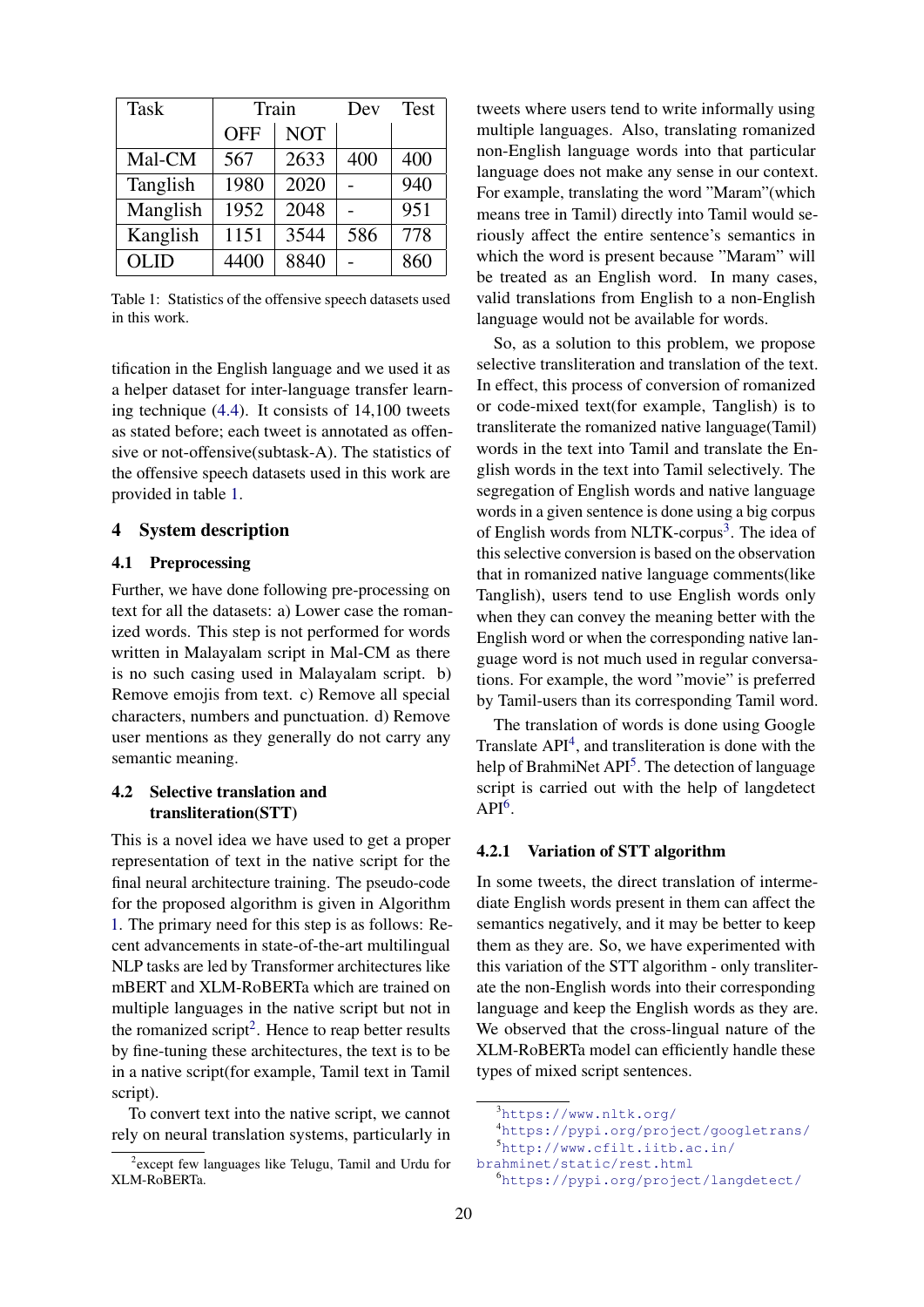|                         | Algorithm 1: Algorithm for Selective            |  |  |  |  |
|-------------------------|-------------------------------------------------|--|--|--|--|
|                         | Translation and Transliteration of code         |  |  |  |  |
|                         | mixed and romanized languages                   |  |  |  |  |
|                         | <b>Input</b> : Romanized or Code-mixed text $T$ |  |  |  |  |
|                         | and desired native language for the             |  |  |  |  |
|                         | final script $L$                                |  |  |  |  |
|                         | <b>Output:</b> Text in native script            |  |  |  |  |
|                         | 1 Initialization: EngWords = Set of all english |  |  |  |  |
|                         | words                                           |  |  |  |  |
| $\overline{2}$          | words = splitSentIntoWords $(T)$                |  |  |  |  |
| 3                       | <b>LOOP</b> Process                             |  |  |  |  |
| $\overline{\mathbf{4}}$ | for $i=0$ to len(words) do                      |  |  |  |  |
| 5                       | word = words[ $i$ ]                             |  |  |  |  |
| 6                       | $if (detect LanguageScript(word) == L)$         |  |  |  |  |
|                         | then                                            |  |  |  |  |
| $\overline{7}$          | continue                                        |  |  |  |  |
| 8                       | else if (word in EngWords) then                 |  |  |  |  |
| 9                       | $words[i] = translate(word, L)$                 |  |  |  |  |
| 10                      | else                                            |  |  |  |  |
| 11                      | $words[i]$ = transliterate(word, <i>L</i> )     |  |  |  |  |
| 12                      | endif                                           |  |  |  |  |
| 13                      | end for                                         |  |  |  |  |
| 14                      | return joinWordsToSent(words)                   |  |  |  |  |
|                         |                                                 |  |  |  |  |

#### <span id="page-3-0"></span>4.3 Models

Recent studies show that pre-trained word embeddings and fine-tuning of state-of-the-art Transformer architectures show better performance in text classification compared to classical machine learning approaches like N-gram features with bag of words models [\(Saha et al.,](#page-9-8) [2019\)](#page-9-8). So we directed our entire focus on using the word-embeddings of transformer architectures both pre-trained and finetuned for text classification. The text obtained using selective translation and transliteration is used in further steps.

## 4.3.1 XLM-RoBERTa

XLM-RoBERTa [\(Conneau et al.,](#page-8-4) [2019\)](#page-8-4) is a large multilingual model trained on 2.5TB of Common-Crawl data in 100 different languages. It shows improved performance on low-resource languages and outperforms other transformer models like mBERT on cross-lingual benchmarks. The model gives good performance on multilingual datasets without losing the competitive edge on monolingual benchmarks.The base version of the XLM-RoBERTa model consists of 12 hidden layers, 250k parameters, and 12 attention heads.

#### 4.3.2 Pre-trained word embeddings

Transfer learning using pre-trained word embeddings is proved to be useful for offensive speech detection tasks [\(Saha et al.,](#page-9-8) [2019\)](#page-9-8). So we experimented with XLM-RoBERTa pre-trained embeddings in our work. The pre-trained XLM-R model takes text as input and outputs feature vector of size 1024 for each token in the sentence. We take the average of the feature vectors for all tokens as the final feature vector for the entire sentence.

The pretrained feature vectors of size 1024 are given as input to classical classification algorithms like Logistic Regression. We performed an exhaustive classifier search among 16 classifiers like DecisionTreeClassifier, XGBoostClassifier, etc., to find the classifier that performs better for each task. Our observations show that Logistic Regression outperforms others for Tanglish and Manglish datasets, whereas MLP classifier shows better performance for Mal-CM. We also experimented with a neural network classifier on top of the word embeddings in place of classical algorithms. However, it did not improve the performance much. We have used the Pytorch<sup>[7](#page-3-1)</sup> framework to obtain pre-trained XLM-R embeddings and Sklearn<sup>[8](#page-3-2)</sup> for classifiers.

#### <span id="page-3-3"></span>4.3.3 Fine-tuning Transformer architectures

When we extract features from the pre-trained model, we are using the base model as it is. However, we can fine-tune the base model to customize on our dataset to improve performance. We used Multilingual BERT(uncased) [\(Devlin et al.,](#page-8-3) [2018\)](#page-8-3), XLM-RoBERTa(both base and large versions) for fine-tuning. For both mBERT and XLM-R, the final hidden state of first token [CLS] (which represents the entire sentence) is fed to a softmax layer for text classification. We performed minimal hyperparameter tuning. Early stopping with a patience of 10 is used targeting the f1-weighted score. A maximum sequence tokens length of 70 is used for all the models based on the observation that around 95% of posts have lesser than 70 tokens. AdamW optimizer with a weight decay of 0.01 is utilized. Cross entropy loss is used as the loss function. We have evaluated the model once for every 100 batches during fine-tuning with 50 as maximum number of epochs. It implies that the model is evaluated once for every 1.25 epochs. All the experiments in this work are performed using

<span id="page-3-1"></span><sup>7</sup><https://pytorch.org/>

<span id="page-3-2"></span><sup>8</sup><https://scikit-learn.org/>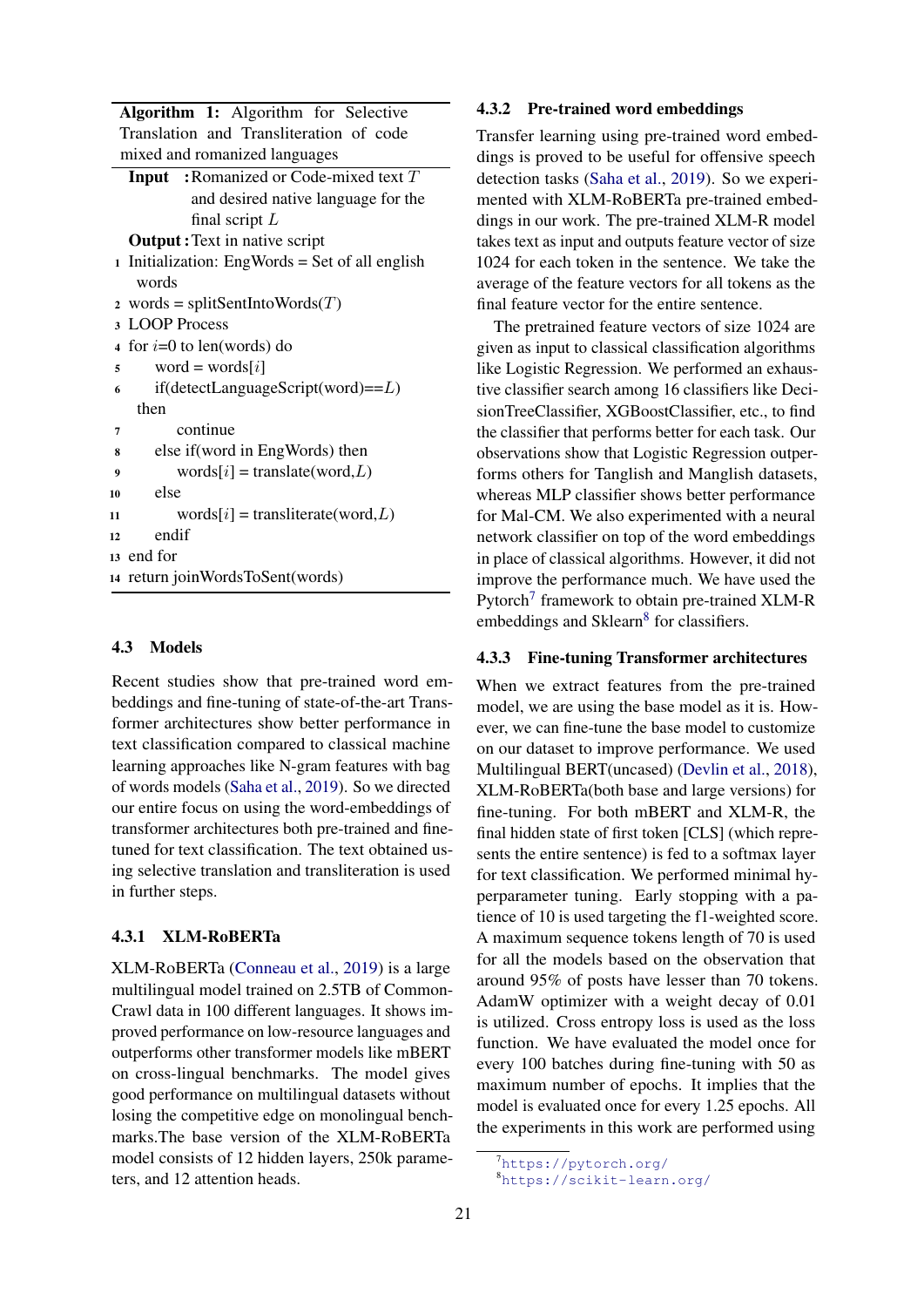Google Colab GPU runtime<sup>[9](#page-4-2)</sup>.

#### 4.3.4 Ensembling Transformer architectures

The instability and variance of the transformer architectures' performance is the motivation behind this ensembling strategy [\(Risch and Kres](#page-9-9)[tel,](#page-9-9) [2020\)](#page-9-9). [\(Devlin et al.,](#page-8-3) [2018\)](#page-8-3) show that the performance(accuracy score) of the BERT model on small datasets, such as the Microsoft Research Paraphrase Corpus (MRPC), varies between 84% and 88%. In our experiments with XLM-R base models, we observed a similar pattern:± 5% F1 weighted score for Mal-CM and Manglish, and ±4% F1-weighted score for Tanglish on validation data. This variance can be created by slight changes in hyperparameters(random seed particularly) and training data. The random seed of a model affects the initialization of weights of the final classification layer. Furthermore, change in random seed while splitting the data into train and validation sets decide which samples go into each of them. This also affects the ordering of the samples in a particular set.

We experimented with 10 different random seeds on XLM-R base model. [\(Risch and Krestel,](#page-9-9) [2020\)](#page-9-9) reports that 15 is the optimal number of BERT models for ensembling and that the performance plateaus above that number. In our experiments with XLM-R base, we observed that ensembling 10 models is optimal, where each model corresponds to a different random seed. All other hyperparameters are kept the same as that of [4.3.3](#page-3-3) for ensembling. We used soft-majority voting to combine predictions of these ten models. Soft majority voting simply adds the probabilities of each class from all the models and chooses the one with highest probability as the predicted class.

Apart from ensembling of same XLM-RoBERTa models, we also experimented with ensembles of different models : XLM-RoBERTa base + XLM-RoBERTa large and XLM-RoBERTa base + mBERT to analyse the effect of diversity of architectures on the performance.

### <span id="page-4-1"></span>4.4 Inter-language transfer learning

The intuition behind this transfer learning technique is as follows: the patterns of expression of offensive content can have similarities across different languages. Hence, fine-tuning the neural network first on a large scale dataset and using its

<span id="page-4-3"></span>

Figure 1: Mal-CM - STT variant XLM-R - confusion matrix

knowledge(weights) to fine-tune the model on another smaller or under-resourced language dataset can improve the performance. The size of OLID dataset is large as compared to the datasets that we are targeting in our work. We first fine-tune the XLM-RoBERTa model (base version) on the OLID dataset. After this first fine-tuning step, the weights of all layers except the pre-final fully connected layer and the final softmax layer are used for initializing the XLM-RoBERTa model, which is to be fine-tuned for offensive speech classification in a Dravidian language.

### <span id="page-4-0"></span>4.5 Inter-task transfer learning

In this type of transfer learning technique, the knowledge learned by fine-tuning a language model with a particular objective is transferred to another language model for achieving a different objective. In our work, we keep the language of the datasets for the two tasks the same. However, it can be different, as well. Firstly, we fine-tune the XLM-RoBERTa model for multi-label multi-class sentiment analysis in a particular code-mixed and romanized language and use the final weights of the neural network layers for initializing weights for another XLM-RoBERTa model, which is used for offensive speech identification in the same codemixed language. The weights of the final softmax layer are not transferred, as it is evident that two different tasks are being dealt with here. We used this technique for Tanglish and Manglish datasets because the corresponding sentiment analysis datasets are available only for these languages. We used datasets from SADL for the initial fine-tuning. We show that the first model's knowledge in dealing with code-mixed languages is helpful for the second model.

<span id="page-4-2"></span><sup>9</sup><https://colab.research.google.com/>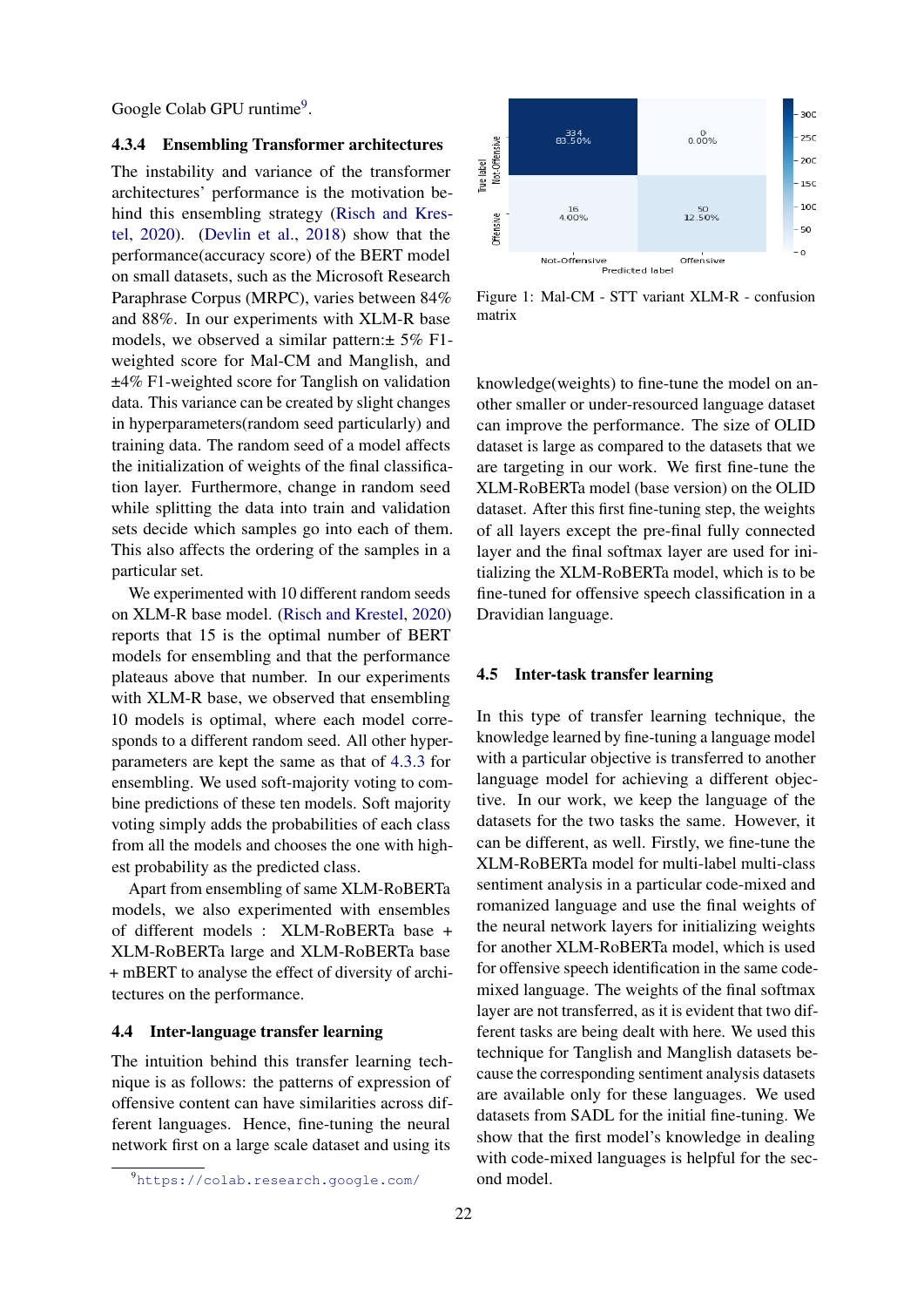<span id="page-5-0"></span>

| Task     | XLMR-pretrained+clf   mBERT   XLMR-B   XLMR-B+ mBERT |            |      |      | $\mathbf{XLMR-B} + \mathbf{XLMR-L}$ |
|----------|------------------------------------------------------|------------|------|------|-------------------------------------|
| Mal-CM   | 0.88                                                 | 0.91       | 0.93 | 0.93 | 0.93                                |
| Tanglish | 0.78                                                 | 0.83       | 0.86 | 0.88 | 0.85                                |
| Manglish | 0.67                                                 | 0.60       | 0.69 | 0.69 | 0.69                                |
| Kanglish | 0.80                                                 | $\rm 0.81$ | 0.82 | 0.82 | 0.82                                |

Table 2: Results on Validation data - F1-Weighted score

<span id="page-5-1"></span>

Figure 2: Tanglish - Ensemble of XLMR models - confusion matrix

#### 4.6 Multi-task transfer learning(MTL)

As the name implies, the neural network learns two or more tasks simultaneously in this type of transfer learning technique. The intuition behind this technique is that the learning of the model is enhanced by dealing simultaneously with multiple tasks due to the inherent similarities and differences present in data and the learning approach. [\(Caruana,](#page-8-16) [1998\)](#page-8-16) states that the goal of MTL is to improve the generalization capability of the model by leveraging domain specific knowledge present in the training data of related tasks. In our work, we experimented with MTL on the Kanglish dataset, with two related tasks - fine-grained and coarse-grained identification of offensive speech. To implement MTL, two separate fully connected layers are added on top of the same XLM-R model for final classification. The loss is an aggregate of the individual losses of two tasks. In our context, the goal is to improve the coarse-grained classification(offensive or not-offensive) with the help of fine-grained classification(not-offensive or offensive-targetedinsult-individual or offensive-targeted-insult-group or offensive-untargeted or offensive-targeted-insultother).

#### 5 Results and discussion

To test the performance of our proposed models, we had evaluated them on validation data before the test set was made available by the concerned task organizers. When unlabeled test data was released,

<span id="page-5-2"></span>

Figure 3: Manglish - Ensemble of XLMR models - confusion matrix

we used the above-mentioned validation data as dev set to develop the model, and final predictions are made using these models. Ensemble of XLM-RoBERTa models is not experimented on dev data due to computational limitations. Nevertheless, we verified the better performance of Ensemble models with few random seeds and directly used them for final training.

### 5.1 Results on validation data

We created stratified dev sets from training data for Tanglish and Manglish. The dev sets for Mal-CM and Kanglish are provided by the organizers of HDCM and ODL respectively. And these dev sets are used for final internal valuation as test sets. A 10% of training data was used as dev data for training for all the tasks. The results are shown in table [2.](#page-5-0) In the case of pre-trained embeddings, clf(classifier) used is Logistic Regression for Tanglish, Kanglish and Manglish tasks and MLP for Mal-CM. Because XLM-RoBERTa is also trained on Tamil dataset in roman script, we experimented with directly feeding the pre-processed Tanglish text to the model without STT. But, the performance is significantly lower than the model which follows entire pipeline.

It can be observed from the table [2](#page-5-0) that finetuning models gave better results than directly using off-the-shelf embeddings. But for Manglish and Kanglish, pre-trained embeddings come closer to fine-tuned models in performance. The superior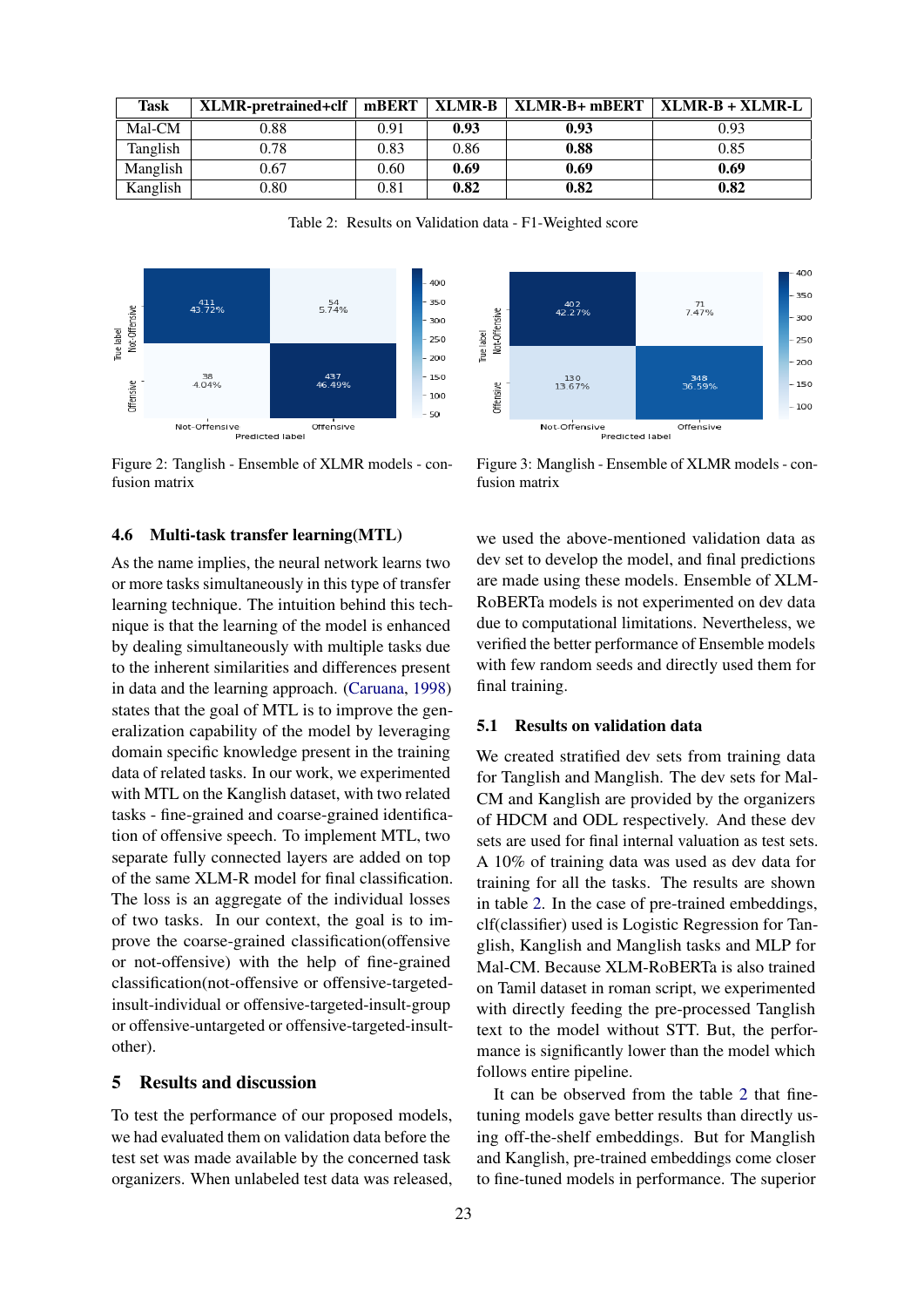<span id="page-6-0"></span>

| Model                               | Mal-CM | <b>Tanglish</b> | <b>Manglish</b> | Kanglish |
|-------------------------------------|--------|-----------------|-----------------|----------|
| STT + XLMR                          | 0.92   | 0.90            | 0.73            | 0.82     |
| STT variant + XLMR                  | 0.96   | 0.90            | 0.75            | 0.82     |
| Ensemble of XLMR models             | 0.95   | 0.90            | 0.79            |          |
| Inter-language Transfer Learning    | 0.94   | 0.87            | 0.75            | 0.81     |
| <b>Inter-task Transfer Learning</b> | 0.94   | 0.90            | 0.71            |          |
| Multi-task Transfer Learning        |        |                 |                 | 0.78     |

Table 3: Results on test data - F1-Weighted

<span id="page-6-2"></span>

Figure 4: Kanglish - STT XLMR - confusion matrix

<span id="page-6-1"></span>

Figure 5: t-SNE visualization for Mal-CM on test data

performance of XLMR-base model in all the tasks can also also be inferred. This is the reason, we chose XLMR-base for ensembling strategy.

## 5.2 Results on test data

We submitted the models proposed for Mal-CM, Tanglish, and Manglish to HDCM and the results were encouraging. Our submissions topped two out of three tasks(Mal-CM and Tanglish) and stood second in the third task lagging the top model only by 0.01 points(Manglish). We can see that the test F1-weighted scores are slightly better than validation results for Mal-CM and Tanglish tasks (table [3\)](#page-6-0). And the results on test data are significantly higher than results on dev data for Manglish task(8% higher). It can be inferred that performance scores for Manglish are significantly less than those of Tanglish task(10% lower). We attribute this to agglutinative and inflectional nature

of Malayalam language.

### STT v/s STT variant

From the results, it can also be observed that the XLM-R model using STT variant algorithm performed better than(or at par with) XLM-R model using STT on all datasets. We attribute this to the efficiency of XLM-R model to handle crosslingual sentences[\(Conneau et al.,](#page-8-4) [2019\)](#page-8-4). Moreover, in some instances, the STT may give bad translations. For instance, when the sentence is entirely in English, STT algorithm translates every word, affecting the meaning of the sentence because, in general, the word-to-word translation of a sentence will not give the correct meaning in the target language. This is a drawback of STT. But the assumption that most of the corpus text is in code-mixed and romanized format reduces the issues from this drawback. Notably, the STT variant based model performs even better than the ensemble of XLMR models(which is computationally intensive) on some datasets.

Inter-language and inter-task transfer learning The initialization of weights from OLID based XLM-R model(inter-language transfer learning technique) helped Mal-CM and Manglish compared to the basic XLM-R model(with STT) while decreasing the performance for Tanglish. The initialization of weights from SADL based XLM-R model(inter-task transfer learning technique) increased the performance for Mal-CM and decreased the performance for Manglish compared to the basic XLM-R model.

Although the inter-language and inter-task transfer learning did not improve the results largely, we observed that the initial validation scores while training are significantly higher for those with SADL or OLID based initialization compared to a model initialized with random weights. We attribute this to the initial transfer of useful knowledge from the SADL and OLID tasks.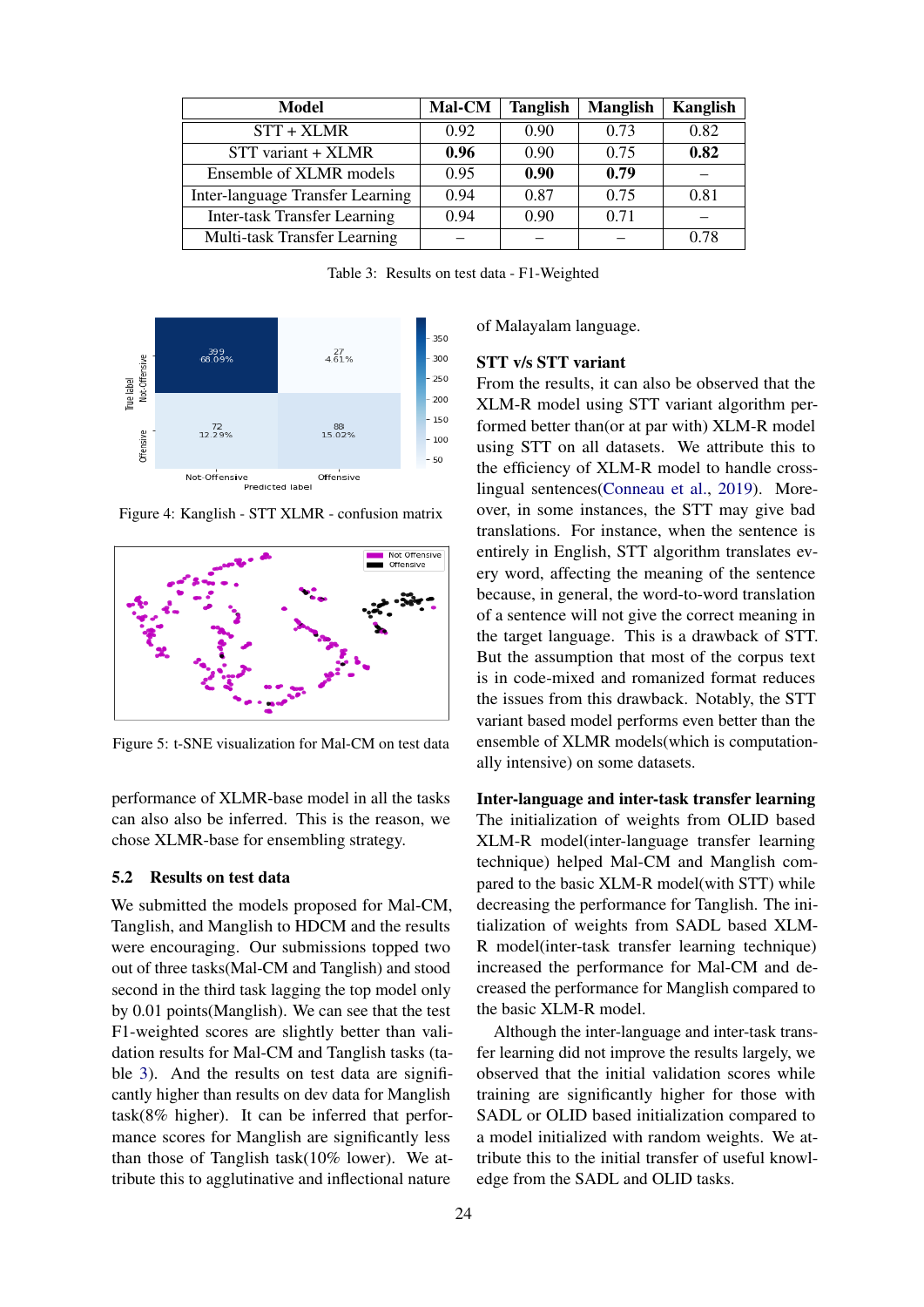<span id="page-7-0"></span>

Figure 6: t-SNE visualization for Tanglish on test data

#### Multi-task transfer learning

The notable decrease of F1-weighted score for multi-task learning based XLM-R model for Kanglish corroborates with the findings of [\(Sun et al.,](#page-9-11) [2019\)](#page-9-11). Although the task of coarse-grained classification (as a part of MTL) did not gain anything, the fine-grained classification has substantial gains in terms of performance. This second task achieved an F1-weighted score of 72.8% for fine-grained classification with five classes, which is fair enough considering that the best F1-weighted score for twoway classification is 82%(as shown in table [3\)](#page-6-0).

We could not perform certain experiments(refer table [3\)](#page-6-0) like SADL-based weight initialization for Kanglish and MTL with datasets other than Kanglish because of lack of suitable datasets.

t-SNE Visualizations and Confusion matrices We projected the 768-dimensional feature vectors obtained from the final layer of XLM-RoBERTa model(with STT) onto a two-dimensional space using t-SNE algorithm [\(Maaten and Hinton,](#page-8-5) [2008\)](#page-8-5) for all the tasks on test data (refer figures [5](#page-6-1)[,6](#page-7-0)[,7](#page-7-1) and [8](#page-7-2) ). The distinction between two clusters in all of the t-SNE visualizations are clearly in line with the results given in table [3.](#page-6-0) For example, the clusters for Tanglish(figure [6\)](#page-7-0) and Mal-CM(figure [5\)](#page-6-1) are almost well segregated, but the clusters for Manglish(figure [7\)](#page-7-1) are overlapping. We have also provided the confusion matrices for best performing models on each dataset - STT variant XLMR model for Mal-CM(figure [1\)](#page-4-3), ensemble of XLMR models for Tanglish(figure [2\)](#page-5-1) and Manglish(figure [3\)](#page-5-2), and STT XLMR model for Kanglish(figure [4\)](#page-6-2).

## 6 Conclusion

In this paper, we have presented various techniques and neural network models to identify offensive language in social media text for code mixed and romanized Dravidian languages. A novel tech-

<span id="page-7-1"></span>

Figure 7: t-SNE visualization for Manglish on test data

<span id="page-7-2"></span>

Figure 8: t-SNE visualization for Kanglish on test data

nique of selective translation and transliteration is proposed to deal with code-mixed and romanized offensive speech classification in Dravidian languages. This technique is flexible and can be extended to other languages as well. For classification, classical classifiers on top of pre-trained embeddings, fine-tuned XLM-RoBERTa models, and an ensemble of XLM-RoBERTa models are used. We experimented with different transfer learning techniques to leverage the offensive speech datasets from resource-rich languages. Our work also points to the usefulness of Transformer architectures, particularly XLM-RoBERTa, for low resource languages like Tamil and Malayalam. Our proposed models show an average performance of 85% F1 weighted score across all datasets.

#### 7 Acknowledgement

The authors would like to convey their sincere thanks to the Department of Science and Technology (ICPS Division), New Delhi, India, for providing financial assistance under the Data Science (DS) Research of Interdisciplinary Cyber Physical Systems (ICPS) Programme [DST /ICPS /CLUS-TER /Data Science/2018/Proposal-16:(T-856)] at the department of computer science, Birla Institute of Technology and Science, Pilani, India.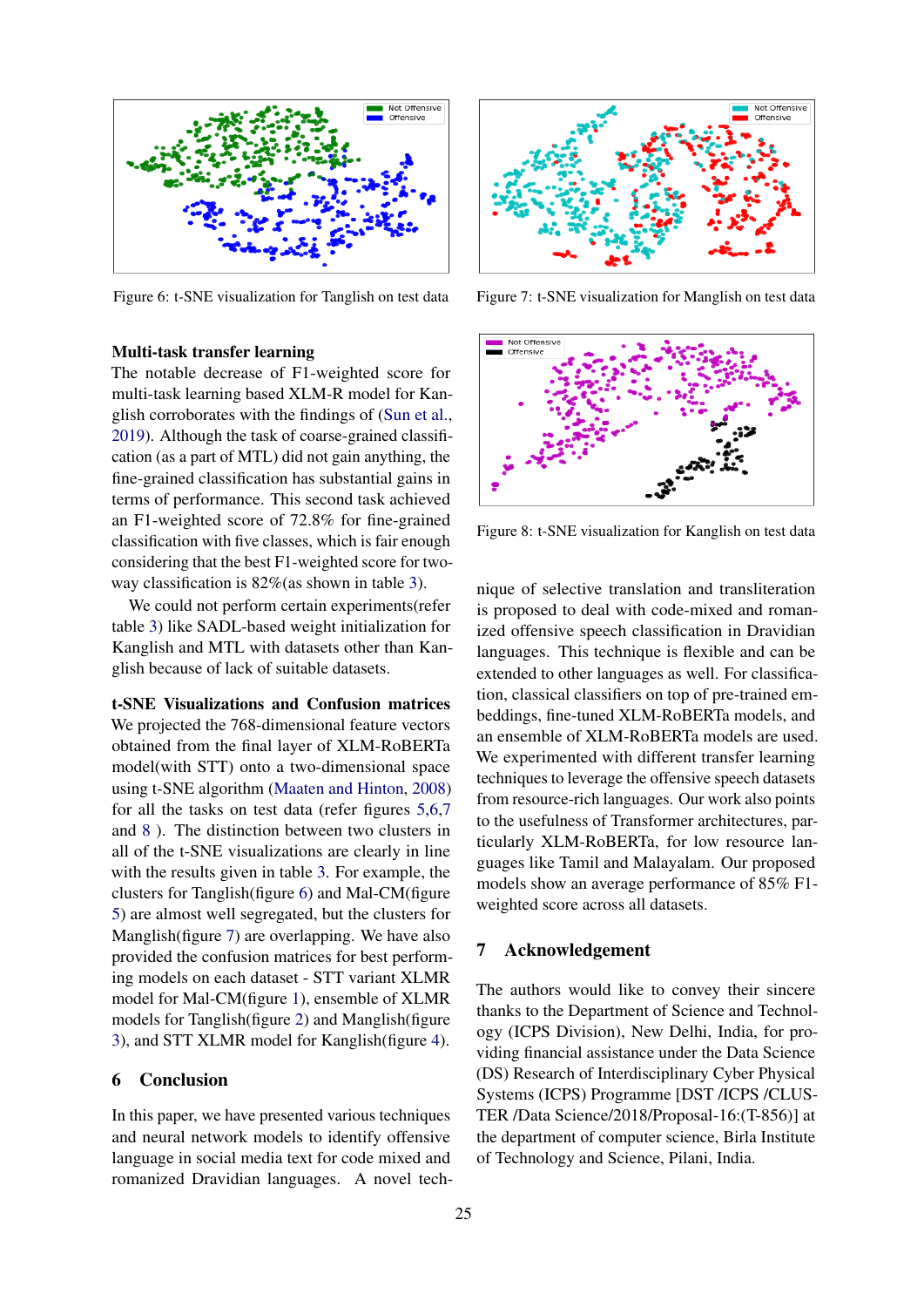#### References

- <span id="page-8-16"></span>R Caruana. 1998. Multitask learning. autonomous agents and multi-agent systems.
- <span id="page-8-13"></span>Bharathi Raja Chakravarthi. 2020. *[Leveraging ortho](http://hdl.handle.net/10379/16100)[graphic information to improve machine translation](http://hdl.handle.net/10379/16100) [of under-resourced languages](http://hdl.handle.net/10379/16100)*. Ph.D. thesis, NUI Galway.
- <span id="page-8-10"></span>Bharathi Raja Chakravarthi, Navya Jose, Shardul Suryawanshi, Elizabeth Sherly, and John Philip Mc-Crae. 2020a. [A sentiment analysis dataset for code](https://www.aclweb.org/anthology/2020.sltu-1.25)[mixed Malayalam-English.](https://www.aclweb.org/anthology/2020.sltu-1.25) In *Proceedings of the 1st Joint Workshop on Spoken Language Technologies for Under-resourced languages (SLTU) and Collaboration and Computing for Under-Resourced Languages (CCURL)*, pages 177–184, Marseille, France. European Language Resources association.
- <span id="page-8-8"></span>Bharathi Raja Chakravarthi, M Anand Kumar, John Philip McCrae, Premjith B, Soman KP, and Thomas Mandl. 2020b. Overview of the track on HASOC-Offensive Language Identification-DravidianCodeMix. In *Working Notes of the Forum for Information Retrieval Evaluation (FIRE 2020). CEUR Workshop Proceedings. In: CEUR-WS. org, Hyderabad, India*.
- <span id="page-8-11"></span>Bharathi Raja Chakravarthi, M Anand Kumar, John Philip McCrae, Premjith B, Soman KP, and Thomas Mandl. 2020c. Overview of the track on "HASOC-Offensive Language Identification-DravidianCodeMix". In *Proceedings of the 12th Forum for Information Retrieval Evaluation*, FIRE '20.
- <span id="page-8-12"></span>Bharathi Raja Chakravarthi, Vigneshwaran Muralidaran, Ruba Priyadharshini, and John Philip Mc-Crae. 2020d. [Corpus creation for sentiment anal](https://www.aclweb.org/anthology/2020.sltu-1.28)[ysis in code-mixed Tamil-English text.](https://www.aclweb.org/anthology/2020.sltu-1.28) In *Proceedings of the 1st Joint Workshop on Spoken Language Technologies for Under-resourced languages (SLTU) and Collaboration and Computing for Under-Resourced Languages (CCURL)*, pages 202–210, Marseille, France. European Language Resources association.
- <span id="page-8-14"></span>Bharathi Raja Chakravarthi, Ruba Priyadharshini, Navya Jose, Anand Kumar M, Thomas Mandl, Prasanna Kumar Kumaresan, Rahul Ponnusamy, Hariharan V, Elizabeth Sherly, and John Philip Mc-Crae. 2021. Findings of the shared task on Offensive Language Identification in Tamil, Malayalam, and Kannada. In *Proceedings of the First Workshop on Speech and Language Technologies for Dravidian Languages*. Association for Computational Linguistics.
- <span id="page-8-1"></span>Bharathi Raja Chakravarthi, Ruba Priyadharshini, Vigneshwaran Muralidaran, Shardul Suryawanshi, Navya Jose, Elizabeth Sherly, and John P. McCrae. 2020e. [Overview of the Track on Sentiment Analy](https://doi.org/10.1145/3441501.3441515)[sis for Dravidian Languages in Code-Mixed Text.](https://doi.org/10.1145/3441501.3441515) In *Forum for Information Retrieval Evaluation*, FIRE

2020, page 21–24, New York, NY, USA. Association for Computing Machinery.

- <span id="page-8-4"></span>Alexis Conneau, Kartikay Khandelwal, Naman Goyal, Vishrav Chaudhary, Guillaume Wenzek, Francisco Guzmán, Edouard Grave, Myle Ott, Luke Zettlemoyer, and Veselin Stoyanov. 2019. Unsupervised cross-lingual representation learning at scale. *arXiv preprint arXiv:1911.02116*.
- <span id="page-8-3"></span>Jacob Devlin, Ming-Wei Chang, Kenton Lee, and Kristina Toutanova. 2018. Bert: Pre-training of deep bidirectional transformers for language understanding. *arXiv preprint arXiv:1810.04805*.
- <span id="page-8-15"></span>Adeep Hande, Ruba Priyadharshini, and Bharathi Raja Chakravarthi. 2020. [KanCMD: Kannada](https://www.aclweb.org/anthology/2020.peoples-1.6) [CodeMixed dataset for sentiment analysis and](https://www.aclweb.org/anthology/2020.peoples-1.6) [offensive language detection.](https://www.aclweb.org/anthology/2020.peoples-1.6) In *Proceedings of the Third Workshop on Computational Modeling of People's Opinions, Personality, and Emotion's in Social Media*, pages 54–63, Barcelona, Spain (Online). Association for Computational Linguistics.
- <span id="page-8-2"></span>Navya Jose, Bharathi Raja Chakravarthi, Shardul Suryawanshi, Elizabeth Sherly, and John P. McCrae. 2020. [A Survey of Current Datasets for Code-](https://doi.org/10.1109/ICACCS48705.2020.9074205)[Switching Research.](https://doi.org/10.1109/ICACCS48705.2020.9074205) In *2020 6th International Conference on Advanced Computing and Communication Systems (ICACCS)*, pages 136–141.
- <span id="page-8-7"></span>Ritesh Kumar, Atul Kr. Ojha, Bornini Lahiri, Marcos Zampieri, Shervin Malmasi, Vanessa Murdock, and Daniel Kadar, editors. 2020. *[Proceedings of the](https://www.aclweb.org/anthology/2020.trac-1.0) [Second Workshop on Trolling, Aggression and Cy](https://www.aclweb.org/anthology/2020.trac-1.0)[berbullying](https://www.aclweb.org/anthology/2020.trac-1.0)*. European Language Resources Association (ELRA), Marseille, France.
- <span id="page-8-5"></span>Laurens van der Maaten and Geoffrey Hinton. 2008. Visualizing data using t-sne. *Journal of machine learning research*, 9(Nov):2579–2605.
- <span id="page-8-0"></span>Thomas Mandl, Sandip Modha, Anand Kumar M, and Bharathi Raja Chakravarthi. 2020. [Overview of the](https://doi.org/10.1145/3441501.3441517) [HASOC Track at FIRE 2020: Hate Speech and](https://doi.org/10.1145/3441501.3441517) [Offensive Language Identification in Tamil, Malay](https://doi.org/10.1145/3441501.3441517)[alam, Hindi, English and German.](https://doi.org/10.1145/3441501.3441517) In *Forum for Information Retrieval Evaluation*, FIRE 2020, page 29–32, New York, NY, USA. Association for Computing Machinery.
- <span id="page-8-6"></span>Thomas Mandl, Sandip Modha, Prasenjit Majumder, Daksh Patel, Mohana Dave, Chintak Mandlia, and Aditya Patel. 2019. Overview of the hasoc track at fire 2019: Hate speech and offensive content identification in indo-european languages. In *Proceedings of the 11th Forum for Information Retrieval Evaluation*, pages 14–17.
- <span id="page-8-9"></span>Shubhanshu Mishra and Sudhanshu Mishra. 2019. 3idiots at hasoc 2019: Fine-tuning transformer neural networks for hate speech identification in Indo-European languages. In *FIRE (Working Notes)*, pages 208–213.